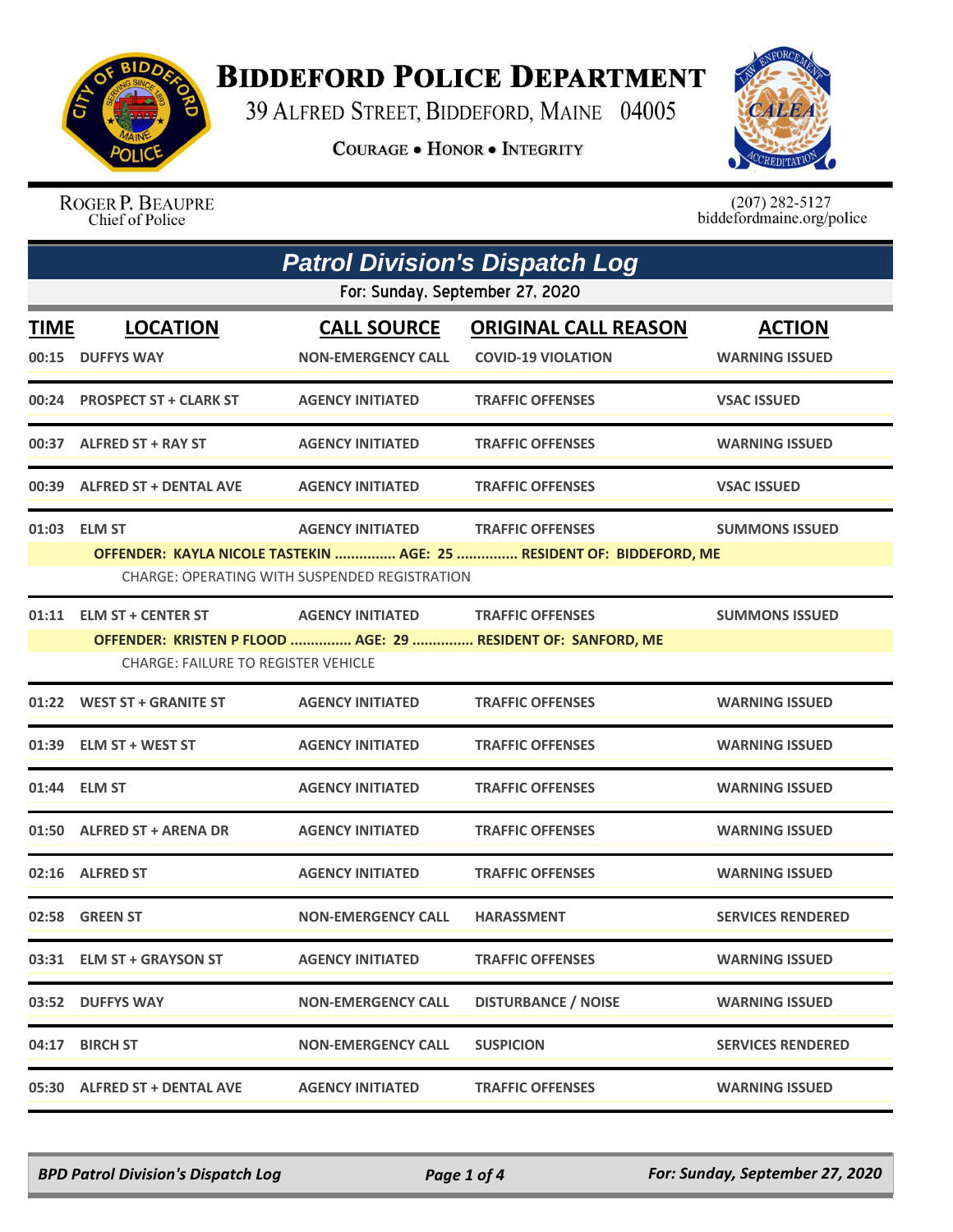| <b>TIME</b> | <b>LOCATION</b>                                                                                                                                                             | <b>CALL SOURCE</b>        | <b>ORIGINAL CALL REASON</b>          | <b>ACTION</b>                |  |
|-------------|-----------------------------------------------------------------------------------------------------------------------------------------------------------------------------|---------------------------|--------------------------------------|------------------------------|--|
|             | 05:40 ELM ST + CENTER ST                                                                                                                                                    | <b>AGENCY INITIATED</b>   | <b>TRAFFIC OFFENSES</b>              | <b>VSAC ISSUED</b>           |  |
|             | 05:51 ELM ST                                                                                                                                                                | <b>AGENCY INITIATED</b>   | <b>OPER AFTER SUSPENSION</b>         | <b>VSAC ISSUED</b>           |  |
|             | 06:59 BOULDER WAY                                                                                                                                                           | <b>NON-EMERGENCY CALL</b> | <b>PUBLIC ASSIST</b>                 | <b>SERVICES RENDERED</b>     |  |
|             | 07:24 WASHINGTON ST                                                                                                                                                         | <b>NON-EMERGENCY CALL</b> | <b>ARTICLES LOST/FOUND</b>           | <b>SERVICES RENDERED</b>     |  |
|             | 07:55 JEFFERSON ST                                                                                                                                                          | <b>NON-EMERGENCY CALL</b> | <b>MENTAL ILLNESS CASES</b>          | <b>NO VIOLATION</b>          |  |
|             | 08:56 HIGH ST                                                                                                                                                               | <b>E-911 CALL</b>         | <b>JUVENILE OFFENSES</b>             | <b>SERVICES RENDERED</b>     |  |
|             | 09:15 PARENT AVE                                                                                                                                                            | <b>NON-EMERGENCY CALL</b> | <b>ANIMAL COMPLAINT</b>              | <b>SERVICES RENDERED</b>     |  |
|             | 09:24 MAINE TPKE                                                                                                                                                            | <b>E-911 CALL</b>         | 911 MISUSE                           | <b>REFERRED OTHER AGENCY</b> |  |
|             | 09:49 PIKE ST                                                                                                                                                               | <b>AGENCY INITIATED</b>   | <b>PAPERWORK</b>                     | <b>PAPERWORK NOT SERVED</b>  |  |
|             | 09:49 GREEN ST                                                                                                                                                              | <b>NON-EMERGENCY CALL</b> | <b>HARASSMENT</b>                    | <b>SERVICES RENDERED</b>     |  |
|             | 10:22 SOUTH ST                                                                                                                                                              | <b>NON-EMERGENCY CALL</b> | <b>ASSIST OTHER AGENCY</b>           | <b>NEGATIVE CONTACT</b>      |  |
|             | 10:31 LAFAYETTE ST                                                                                                                                                          | <b>NON-EMERGENCY CALL</b> | <b>MISSING PERSON</b>                | <b>SERVICES RENDERED</b>     |  |
|             | 10:46 SULLIVAN ST                                                                                                                                                           | <b>NON-EMERGENCY CALL</b> | <b>DOMESTIC COMPLAINTS</b>           | <b>WARNING ISSUED</b>        |  |
|             | 10:47 ALFRED ST                                                                                                                                                             | <b>NON-EMERGENCY CALL</b> | <b>CRIM THREAT / TERRORIZING</b>     | <b>NO ACTION REQUIRED</b>    |  |
|             | 10:56 WEST ST                                                                                                                                                               | <b>E-911 CALL</b>         | <b>SUSPICION</b>                     | <b>SERVICES RENDERED</b>     |  |
|             | 11:16 LESTER B ORCUTT BLVD                                                                                                                                                  | <b>NON-EMERGENCY CALL</b> | <b>SUSPICION</b>                     | <b>NEGATIVE CONTACT</b>      |  |
|             | 11:34 ALFRED ST                                                                                                                                                             | <b>AGENCY INITIATED</b>   | <b>OUT FOR FOLLOW UP</b>             | <b>SUMMONS ISSUED</b>        |  |
|             | OFFENDER: CHRISTOPHER JAMES DONER  AGE: 19  RESIDENT OF: BIDDEFORD, ME<br>CHARGE: AGGRAVATED CRIMINAL MISCHIEF<br><b>CHARGE: ASSAULT</b><br><b>CHARGE: RECKLESS CONDUCT</b> |                           |                                      |                              |  |
|             | 11:55 ALFRED ST                                                                                                                                                             | <b>WALK-IN AT STATION</b> | <b>ARTICLES LOST/FOUND</b>           | <b>SERVICES RENDERED</b>     |  |
|             | 12:18 PROSPECT ST                                                                                                                                                           | <b>E-911 CALL</b>         | <b>CRIMINAL MISCHIEF</b>             | <b>REPORT TAKEN</b>          |  |
|             | 12:35 ALFRED ST                                                                                                                                                             | <b>NON-EMERGENCY CALL</b> | <b>DRUNKENNESS</b>                   | <b>WARNING ISSUED</b>        |  |
|             | 12:59 ALFRED ST                                                                                                                                                             | <b>WALK-IN AT STATION</b> | <b>COMPLAINT AGAINST OFFICER/DIS</b> | <b>SERVICES RENDERED</b>     |  |
|             | 13:37 ALFRED ST                                                                                                                                                             | <b>NON-EMERGENCY CALL</b> | <b>ARTICLES LOST/FOUND</b>           | <b>REPORT TAKEN</b>          |  |
|             | 13:56 ALFRED ST                                                                                                                                                             | <b>WALK-IN AT STATION</b> | <b>ASSIST OTHER AGENCY</b>           | <b>REPORT TAKEN</b>          |  |
|             |                                                                                                                                                                             |                           |                                      |                              |  |

*BPD Patrol Division's Dispatch Log Page 2 of 4 For: Sunday, September 27, 2020*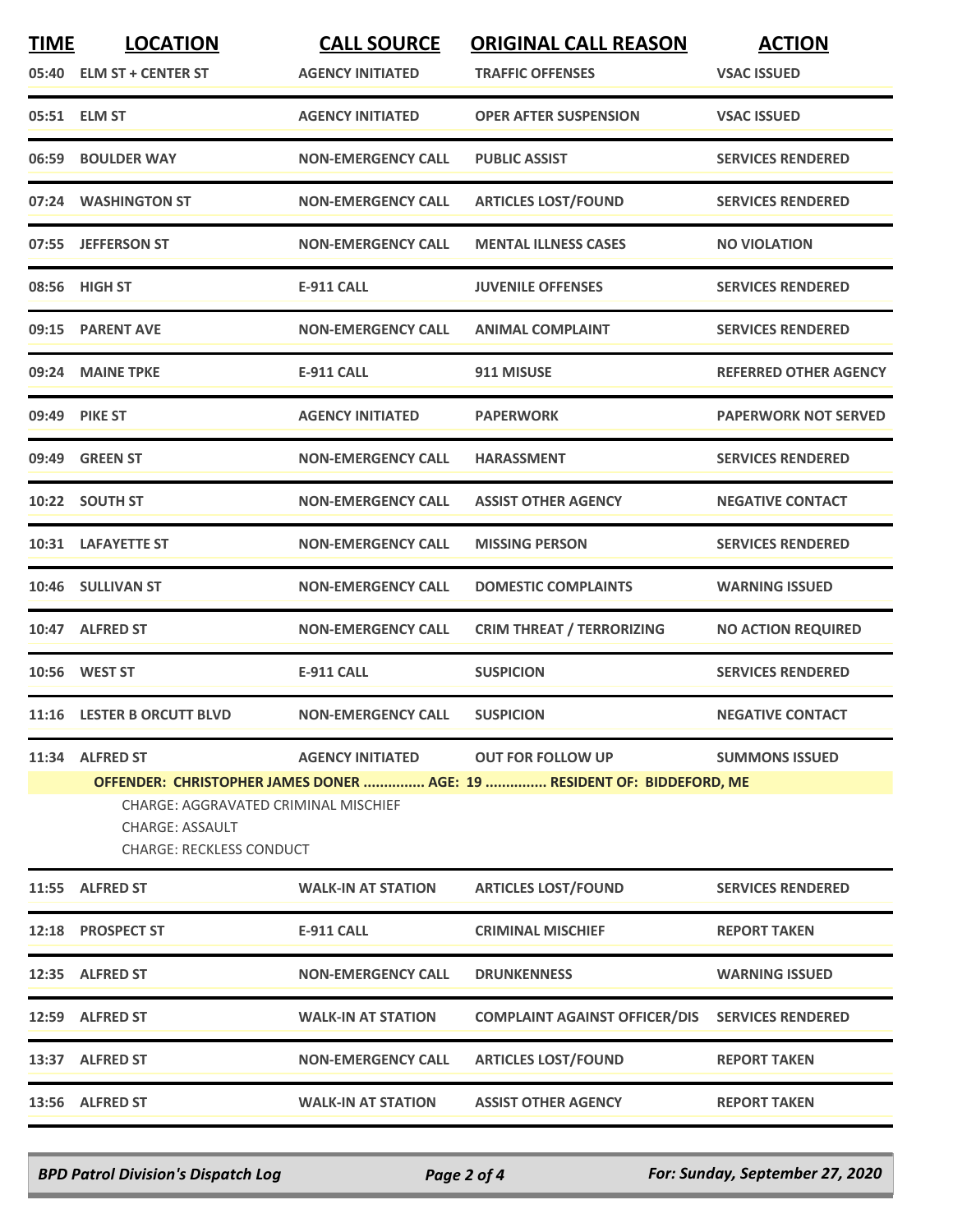| <b>TIME</b> | <b>LOCATION</b>                 | <b>CALL SOURCE</b>        | <b>ORIGINAL CALL REASON</b> | <b>ACTION</b>                |
|-------------|---------------------------------|---------------------------|-----------------------------|------------------------------|
|             | 14:26 SOUTH ST                  | <b>NON-EMERGENCY CALL</b> | <b>ASSIST OTHER AGENCY</b>  | <b>NEGATIVE CONTACT</b>      |
|             | 14:42 ALFRED ST                 | <b>WALK-IN AT STATION</b> | <b>ARTICLES LOST/FOUND</b>  | <b>SERVICES RENDERED</b>     |
| 14:47       | <b>SACO FALLS WAY</b>           | <b>NON-EMERGENCY CALL</b> | <b>CIVIL COMPLAINT</b>      | <b>CIVIL COMPLAINT</b>       |
|             | <b>15:02 MAIN ST</b>            | <b>AGENCY INITIATED</b>   | <b>TRAFFIC OFFENSES</b>     | <b>WARNING ISSUED</b>        |
|             | 15:16 POOL ST + MEETINGHOUSE RD | <b>AGENCY INITIATED</b>   | <b>TRAFFIC OFFENSES</b>     | <b>WARNING ISSUED</b>        |
| 15:18       | <b>ALFRED ST</b>                | <b>AGENCY INITIATED</b>   | <b>TRAFFIC OFFENSES</b>     | <b>WARNING ISSUED</b>        |
|             | 15:23 GRANITE ST                | <b>NON-EMERGENCY CALL</b> | <b>VEHICLE REPO</b>         | <b>DISPATCH HANDLED</b>      |
|             | 15:35 POOL ST + HILLS BEACH RD  | <b>AGENCY INITIATED</b>   | <b>TRAFFIC OFFENSES</b>     | <b>WARNING ISSUED</b>        |
|             | 15:44 FRANKLIN ST               | <b>WALK-IN AT STATION</b> | <b>ARTICLES LOST/FOUND</b>  | <b>SERVICES RENDERED</b>     |
|             | 15:59 HIGH ST                   | <b>E-911 CALL</b>         | 911 MISUSE                  | <b>DISPATCH HANDLED</b>      |
|             | 16:18 ELM ST                    | <b>E-911 CALL</b>         | <b>CHECK WELFARE</b>        | <b>SERVICES RENDERED</b>     |
|             | 16:51 PROSPECT ST               | <b>NON-EMERGENCY CALL</b> | <b>CRIMINAL MISCHIEF</b>    | <b>SERVICES RENDERED</b>     |
|             | 17:52 BOULDER WAY               | <b>WALK-IN AT STATION</b> | <b>THEFT</b>                | <b>REPORT TAKEN</b>          |
|             | 18:02 ALFRED ST + DENTAL AVE    | <b>AGENCY INITIATED</b>   | <b>TRAFFIC OFFENSES</b>     | <b>VSAC ISSUED</b>           |
|             | 18:19 ALFRED ST                 | <b>NON-EMERGENCY CALL</b> | <b>DRUG</b>                 | <b>SERVICES RENDERED</b>     |
|             | 18:27 ALFRED ST                 | <b>NON-EMERGENCY CALL</b> | <b>TRAINING DISPATCH</b>    | <b>DISPATCH HANDLED</b>      |
|             | 18:59 BACON ST + EMERY ST       | <b>NON-EMERGENCY CALL</b> | <b>PARKING COMPLAINT</b>    | <b>PARKING TICKET ISSUED</b> |
|             | 19:05 SOUTH ST                  | <b>NON-EMERGENCY CALL</b> | <b>MENTAL ILLNESS CASES</b> | <b>SERVICES RENDERED</b>     |
|             | 19:22 WESTERN AVE               | E-911 CALL                | <b>DOMESTIC COMPLAINTS</b>  | <b>TRANSPORT TO HOSPITAL</b> |
|             | 19:27 GREEN ST                  | <b>NON-EMERGENCY CALL</b> | <b>DISTURBANCE / NOISE</b>  | <b>CIVIL COMPLAINT</b>       |
|             | 19:50 ALFRED ST                 | <b>NON-EMERGENCY CALL</b> | <b>TRAINING DISPATCH</b>    | <b>CALL TRANSFERRED</b>      |
|             | 19:59 GREEN ST                  | <b>NON-EMERGENCY CALL</b> | <b>HARASSMENT</b>           | <b>SERVICES RENDERED</b>     |
|             | 20:12 ALFRED ST                 | <b>NON-EMERGENCY CALL</b> | <b>TRAINING DISPATCH</b>    | <b>DISPATCH HANDLED</b>      |
|             | 20:16 PEARL ST                  | E-911 CALL                | 911 MISUSE                  | <b>DISPATCH HANDLED</b>      |
|             | 20:17 PEARL ST                  | <b>E-911 CALL</b>         | 911 MISUSE                  | <b>DISPATCH HANDLED</b>      |

*BPD Patrol Division's Dispatch Log Page 3 of 4 For: Sunday, September 27, 2020*